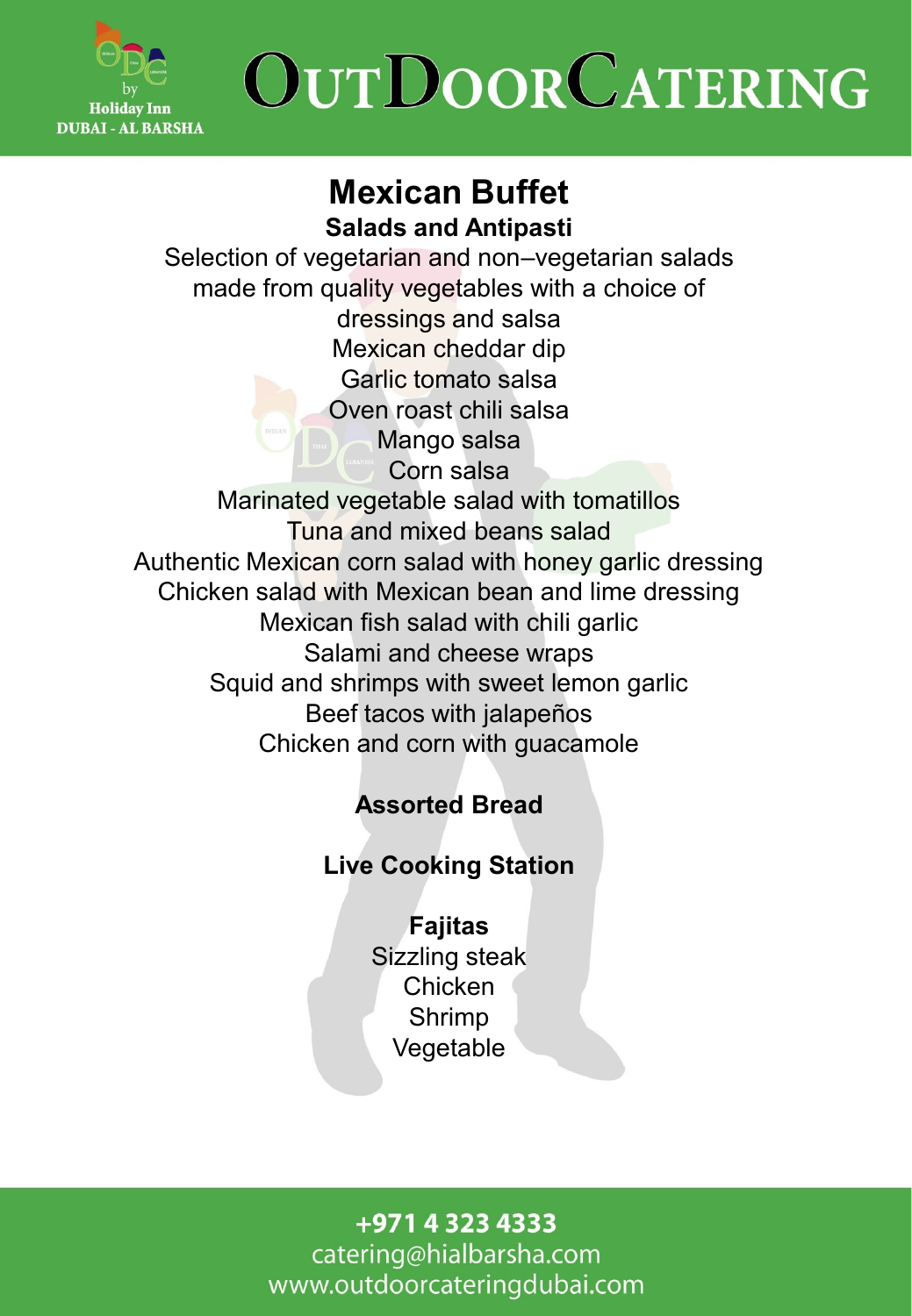

## **Mexican Buffet continued…**

**Carving Station**

Mexican pizza Vegetarian pizza Assorted corn tortilla chips

**Soup**  Mexican corn and chicken soup

**Hot Station**  Chicken and bacon quesadillas Baked pasta with chili and red kidney beans Tex-Mex fish fillet Mexican eggplant casserole Mexican potato Chicken enchiladas Spicy shrimps and rice Chimichanga ļ

### **Desserts**

Basil mousse cake White chocolate coriander cake Cinnamon c*rème brûlée* Flourless orange cake Apple and orange jelly Strawberry and chocolate pinwheels Mosaic fruit rolls Rice pudding with raisin and cinnamon syrup

### **Hot Dessert**

Blueberry and peach cobbler with strawberry sauce

+971 4 323 4333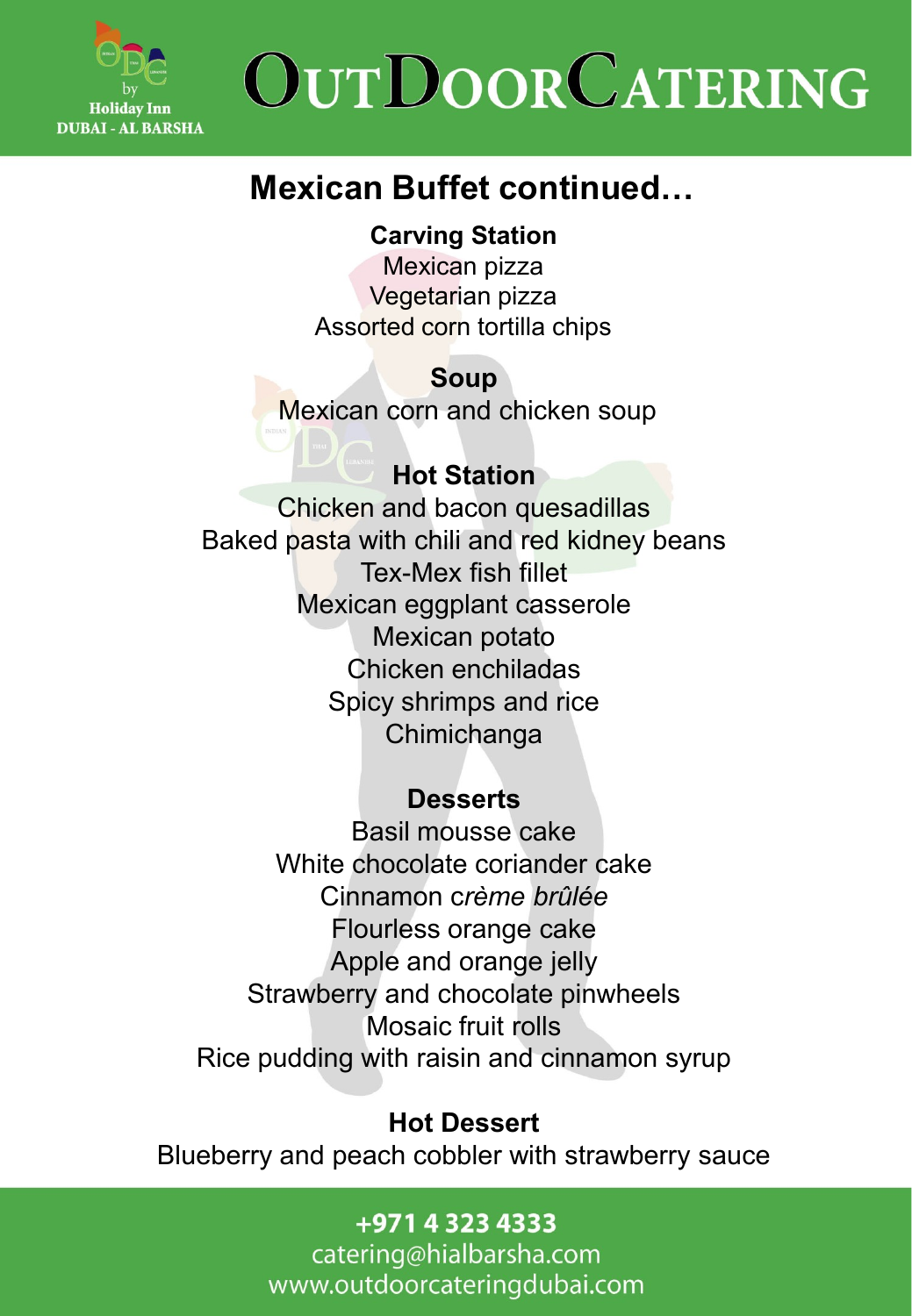

### **Seafood Buffet Salads and Antipasti**

Vegetarian and non–vegetarian salads made from quality vegetables with a choice of dressings and garnishes Selection of assorted cheese with crackers

### **Oyster and Salmon Bar**

Fresh oysters served with red wine vinegar and salsa **Gravlax** Smoked salmon Roulade of salmon with cream cheese (Japanese) Sardine rolls with olives Stuffed squid with shrimps Seafood salad Caesar salad with anchovy fillets Prawn marinara salad Sweet chili tuna in a rice pepper roll (Thai) Thai squid salad with lemon and chili dressing (Thai) Corn and four beans salad with balsamic vinegar Salmon and avocado with sesame soya dressing

### **Arabic Salads**

Mutabal **Hummus Tabouleh** Stuffed vine leaves Loubia bil zait

**Assorted Bread Live Cooking Station Fish Market**

Pomfret, sherry, squid and shrimps with a choice of marinades

### +971 4 323 4333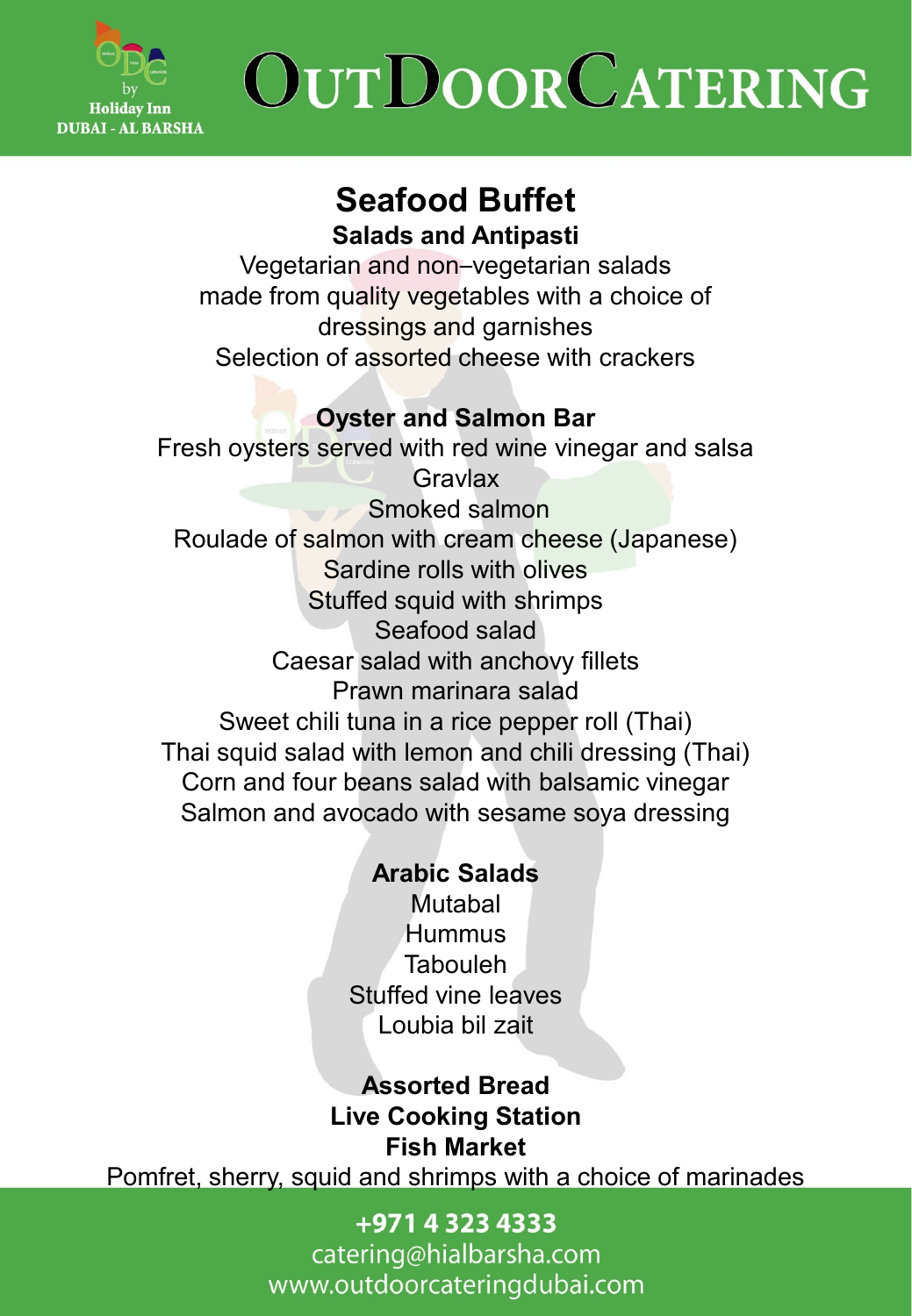

# **Seafood Buffet Continued…**

**Carving Station** 

Roasted whole sherry fish with saffron, lemon and mint

### **Soups**

Lobster bisque Creamy sweet corn soup with crab meat

### **Hot Station**

Grilled fresh lobster with lemon butter sauce BBQ Kingfish steak with mustard lemon dill sauce Seafood paella Tandoori shrimps and fish tikka with mint chutney Baked whole Sultan Ibrahim fish with tahina sauce Stir-fried rice noodles with shrimps and squid Sautéed vegetables with herbs and garlic Roasted diced potatoes with tomato basil pesto and shrimps Steamed white rice

### **Desserts**

Guava tiramisu Hazelnut apple cake Marble cheese cake Crème caramel Lemon tart Carrot cake Mixed nut tart Cherry streusel cake Blueberry and vanilla panna cotta Fresh cut fruit Assorted Arabic sweets Chocolate fountain with condiments **Hot Dessert**  Bread and butter pudding with vanilla sauce

> +971 4 323 4333 catering@hialbarsha.com www.outdoorcateringdubai.com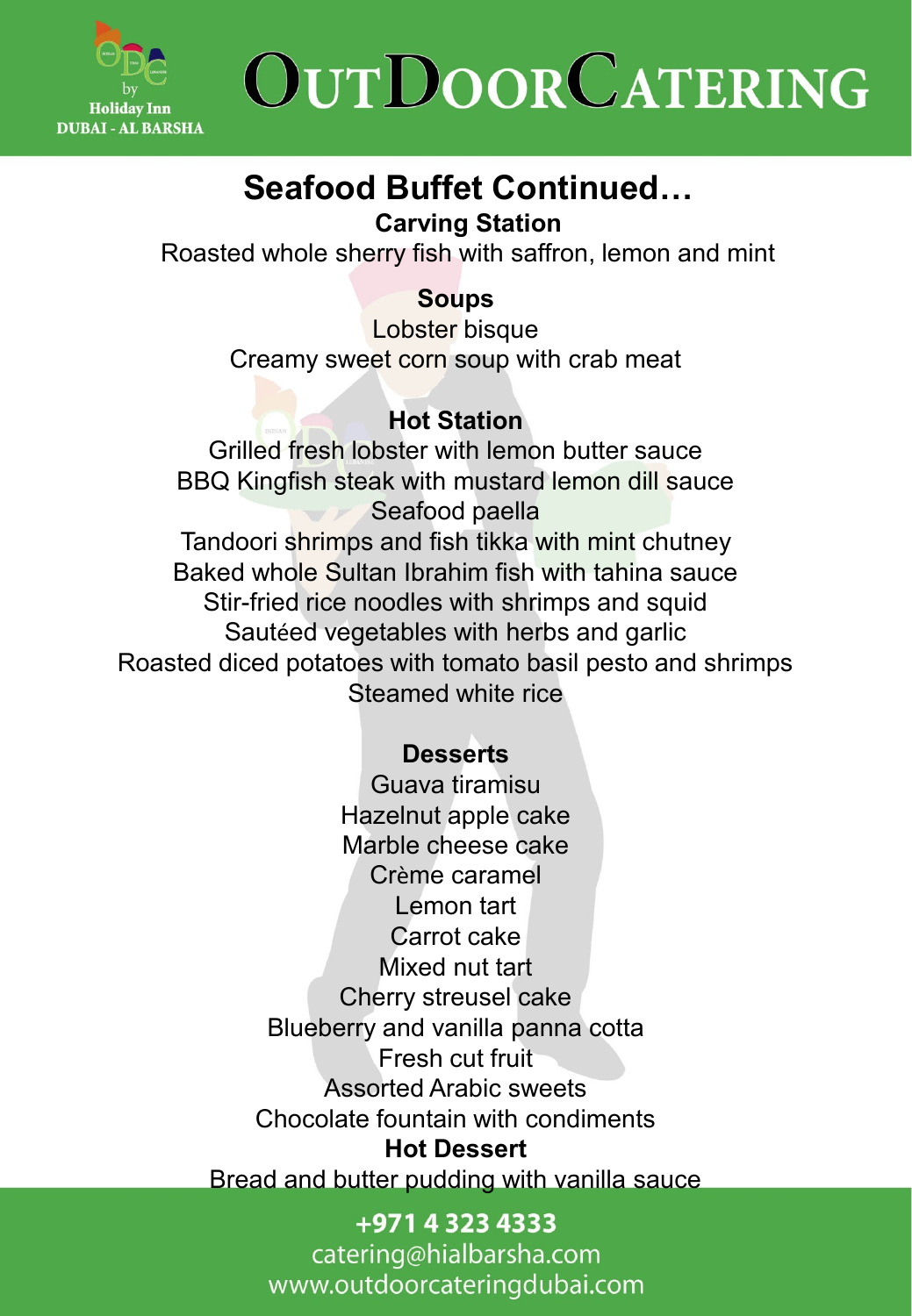

# **Italian Buffet**

**Salads and Antipasti** 

Vegetarian and non–vegetarian salads made from quality vegetables with a choice of dressings and garnishes Selection of assorted cheese with crackers Seafood salad in lemon with virgin olive oil dressing Buffalo mozzarella and tomatoes with basil dressing Beef Carpaccio topped with rocket leaves, marinated vegetables and parmesan shavings Salmon Carpaccio with garden salad, capers and lemon dressing Chives and cheese coleslaw

## **Assorted Bread**

**Live Cooking Station Pasta (your choice of sauce)** Tomato, bolognaise, carbonara, sundried sauce

#### **Carving Station Pizza**

**Margherita** Roasted eggplant, sausage and Taleggio Hawaiian chicken

### **Soup**

Minestrone with fresh basil

+971 4 323 4333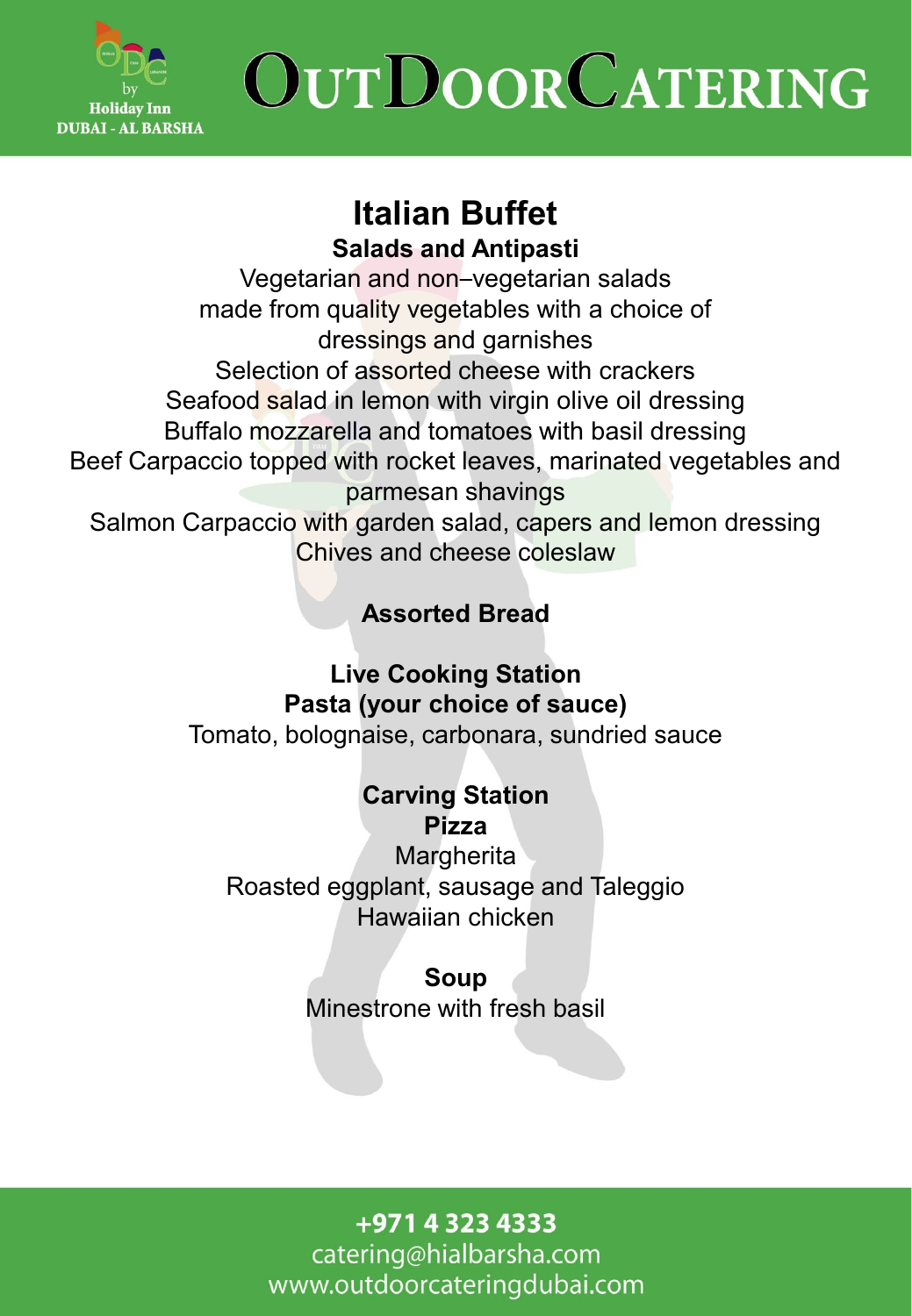

### **Italian Buffet Continued… Hot station**

Lamb Osso Bucco with oregano and orange zest Chicken scallopini Pan-fried fish with vegetable ratatouille Roasted broccoli with lemon zest Cannelloni filled with spinach, pecans and Ricotta cheese Eggplant parmesan Risotto stuffed tomatoes with artichokes and bacon Baked potato wedges with fresh rosemary

### **Desserts**

Classic tiramisu Panna cotta with vanilla flavored coffee Chocolate hazelnut cake with pear compote Lemon blueberry loaf Basil mousse cake Double chocolate cheese cake Strawberry hazelnut tart Profiteroles Chocolate brownie with chocolate dip Tropical punch cup

**Hot Dessert**  Chocolate pudding with chocolate fudge

#### +971 4 323 4333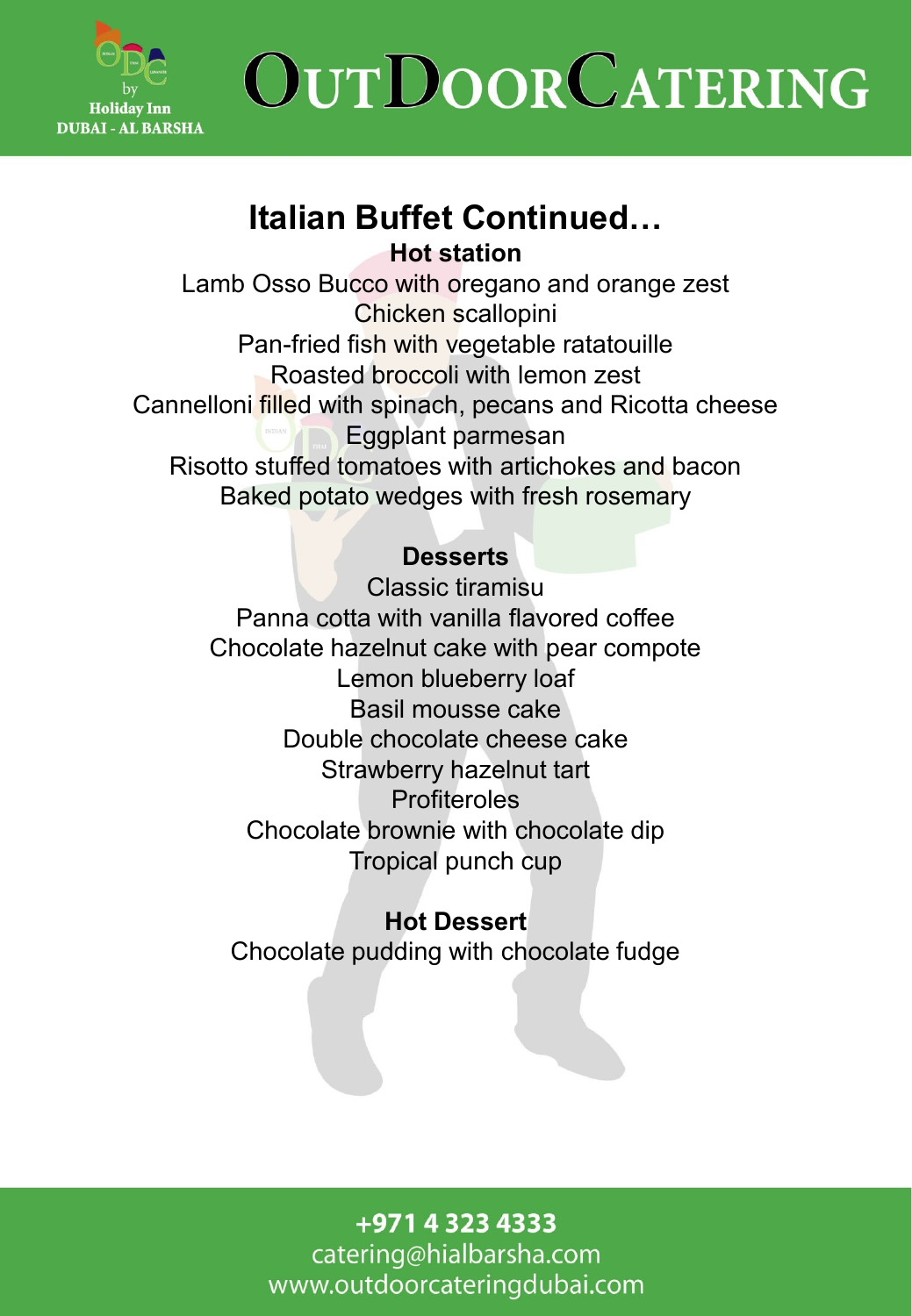

## **Arabic Buffet Cold Mezzeh Station**

**Hummus** Mutabel **Tabouleh** Fattoush Warak enab Labneh Fried eggplant with tomato and lemon coriander dressing Fried cauliflower Fried marrow Cheese with zaatar Artichoke salad Eggplant moussaka Mohammarah Bamia bil zait Lobia bil zait Shanklesh Cucumber with yoghurt Potato harra Babaganouj **Moudardara** Fasolya salad Tomato sumac salad Fish tagine salad Fish harra Beyruti Beef basturma Spinach salad Marinated kishke salad Shrimps cocktail Beetroot salad

#### +971 4 323 4333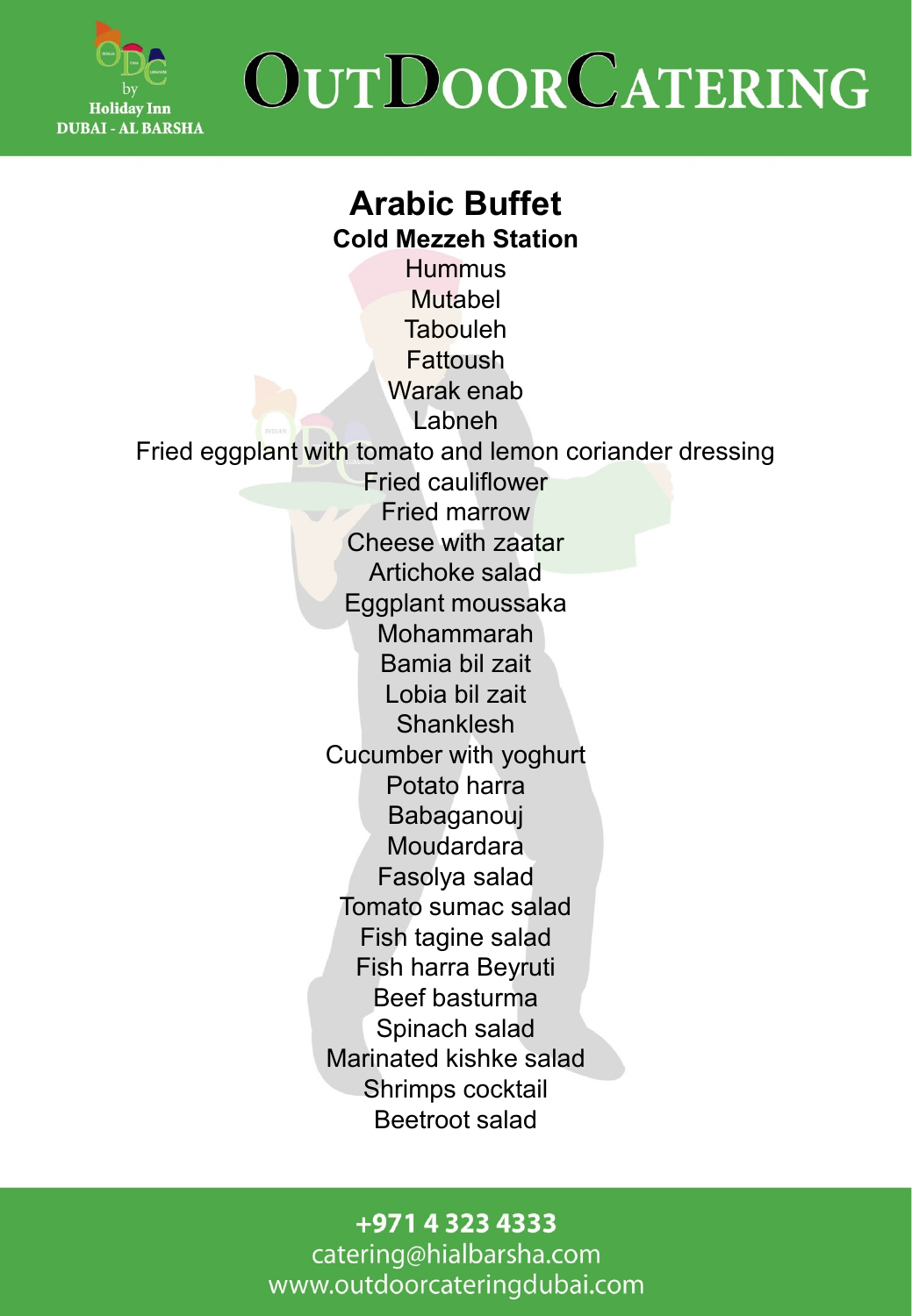

# **Arabic Buffet Continued…**

**Cold Mezzeh Station**

Selak bil zait Hummus Beyruti Foul bil zait

### **Vegetables**

Rocca lettuce Zaatar Mint leaves Mixed lettuce Red radish Cucumber Spring onion **Tomatoes** 

### **Condiments**

Garlic sauce, tahina sauce, Italian vinaigrette, Thousand Island, lemon olive oil, onion rings, lemon wedges, olives and pickles

> **Soup** Lentil soup with condiments

### **Hot Mezzeh**

Lamb kebbeh Cheese, spinach and meat fatayer

**Live Cooking Station**

#### **Shawarma**

Chicken shawarma with condiments

### +971 4 323 4333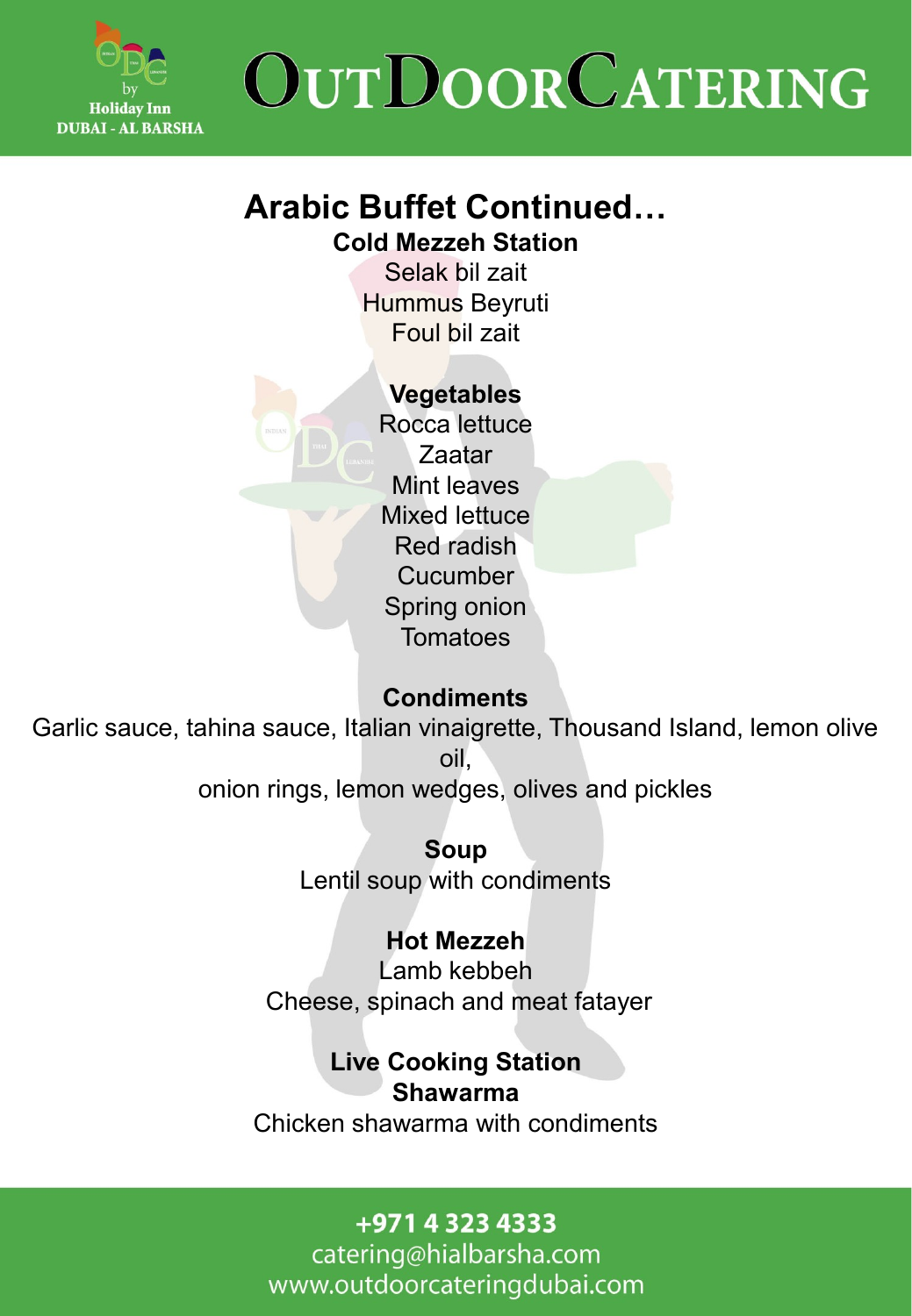

# **Arabic Buffet Continued…**

**Carving Station** 

Kharouf Mahshi (Lamb Ouzi with its traditional rice)

### **Hot Station**

Arabic mixed grill (shish taouk, lamb kofta and lamb chops) Fasouliya bil lahmeh with tomato sauce Dajai moulokhiya Kofta bil siniyah Macaroni bil béchamel Samak sayaidey Sheikh el mahshi Potato harra with chicken liver Sautéed carrots with green beans White rice Vermicelli rice

### **Desserts**

Saffron muhalabiah Date cake Strawberry tart Raspberry pavlova Dried fruit compote

Assorted Arabic sweets (mamoul pistachios, mamoul dates, awamat, znoud al set, makaroun , katayef cheese , aych al sarya , katayef assafiry) Fresh cut fruit

> **Hot Desserts** Umm Ali Kunafa cheese

### +971 4 323 4333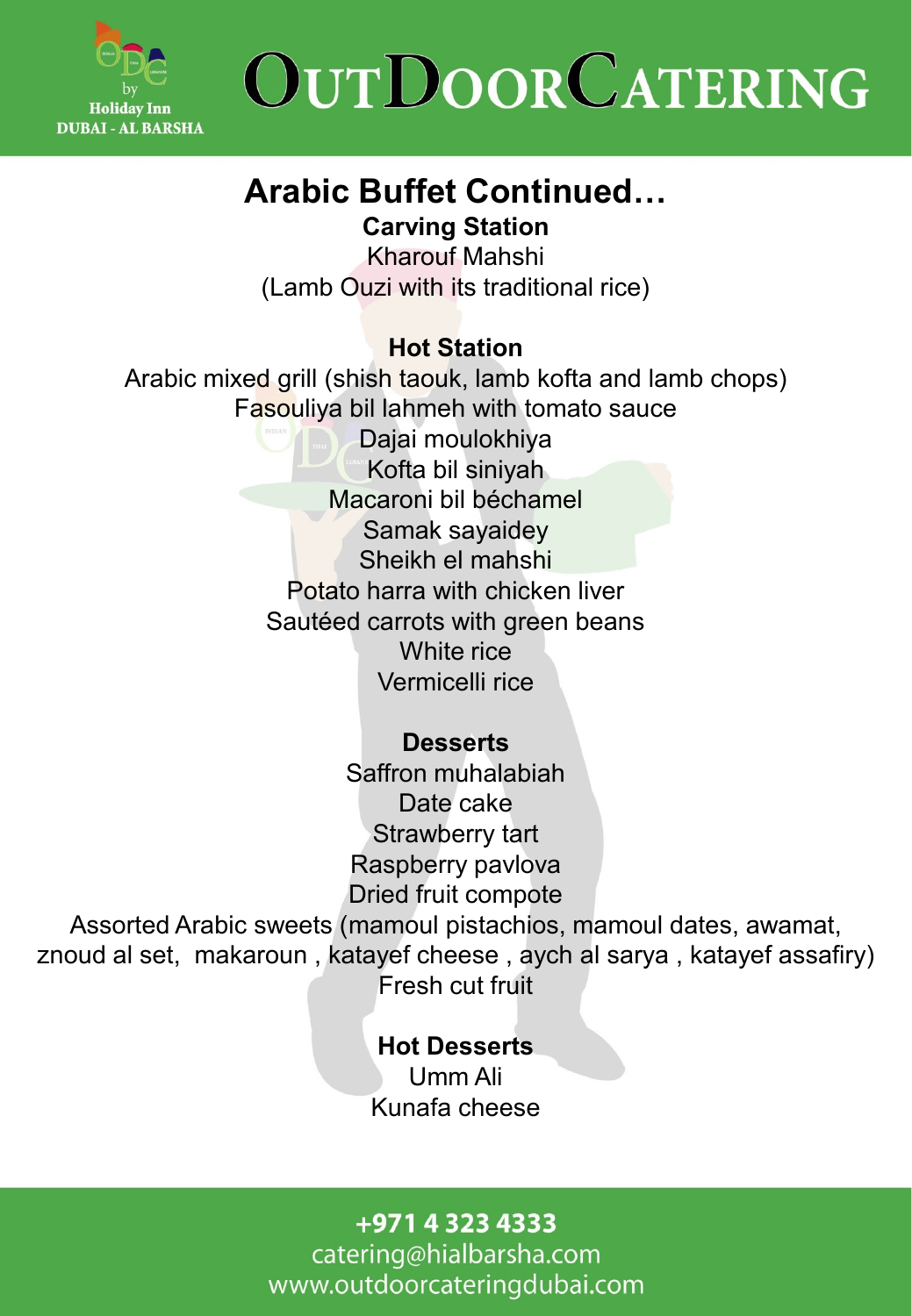

## **Thai Buffet Salads**

Chicken salad with lime basil Spicy Thai green papaya salad with peanuts Grilled beef salad with crispy Thai eggplant Spicy squid salad with chili powder dressing

### **Starters**

Deep fried vegetable spring rolls Grilled beef satay with peanut sauce Deep fried chicken and shrimp wrapped in spicy roll skin

### **Soup**

### **Tom yam goong**

Traditional Thai spicy prawn soup with chili, lemongrass, galangal and lemon juice

### **Hot Station**

Roasted duck in red curry with coconut milk Roasted chicken marinated with fresh turmeric and Thai herbs Wok fried shrimps with yellow powder and chili paste oil Wok fried beef with young ginger and soya bean paste Wok fried noodles rice stick with tamarind sauce Thai vegetables in Thai green curry Steamed Thai jasmine rice

### **Desserts**

Boiled banana and tapioca seed with flour, coconut milk and jackfruit Fried banana and honey Seasonal cut fruit

Boiled water chestnuts cooked with tapioca and sweet coconut milk

### +971 4 323 4333